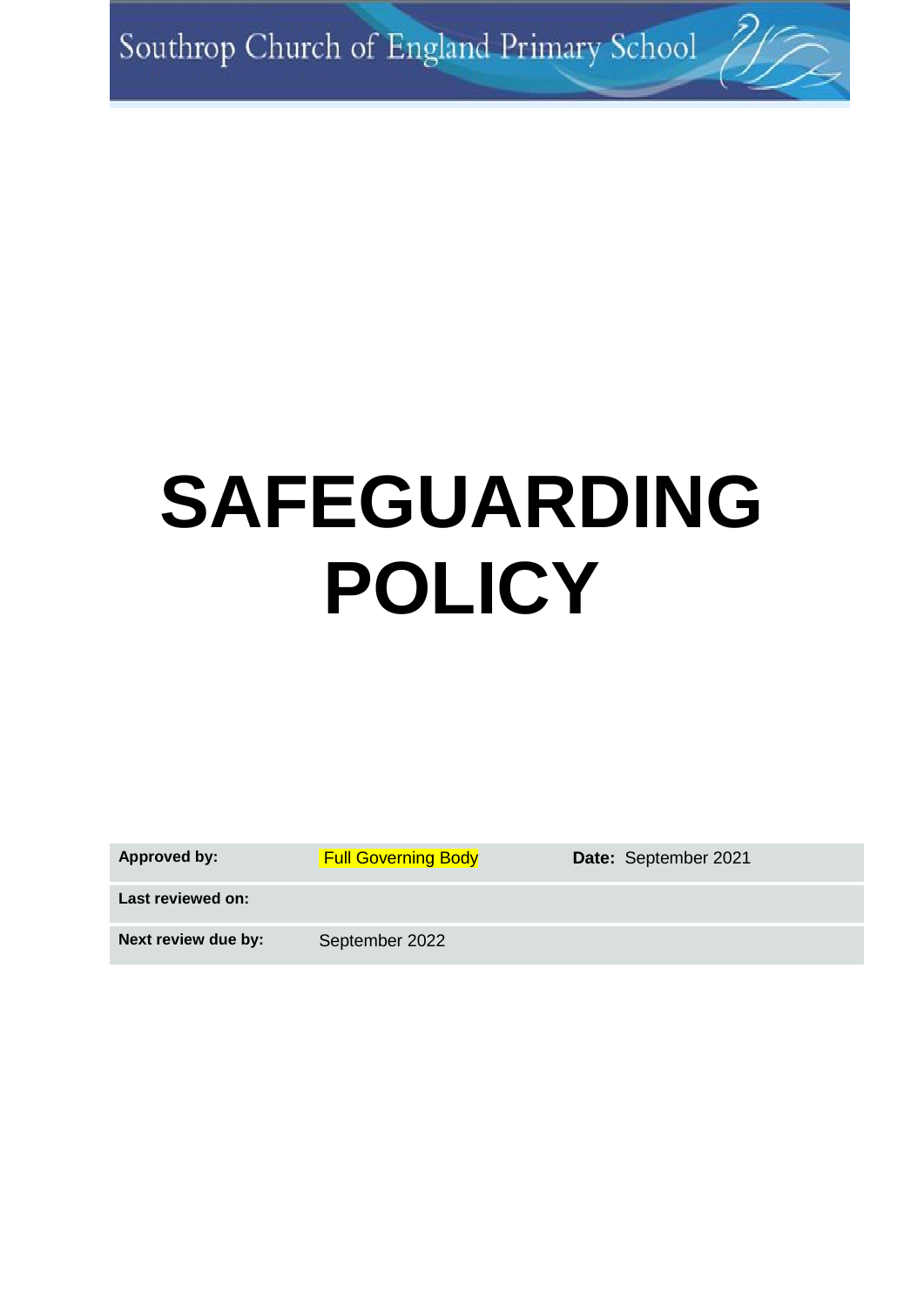# **SOUTHROP C. OF E. PRIMARY SCHOOL**

# **SAFEGUARDING POLICY**

# **September 2021**

## **1. Statement of Intent**

- 1.1 Southrop C of E Primary School understands that it is fundamental that it ensures that the safety of all children in its care and that the discharge of this duty is the paramount concern of the Governing Body.
- 1.2 Safeguarding encompasses a range of physical measures, established procedures and training. These are detailed in this document. A number of policies relating to aspects of safeguarding are referred to below. This document should be read in conjunction with these policies.

## **2. Equalities**

2.1 Nothing in this policy is intended to put at a disadvantage any group of pupils or others in its implementation based on their disability, gender, race, religion or beliefs, sexual orientation or age.

#### **3. Physical Measures**

- 3.1 External doors. External doors (and the site access gate) have been fitted with electronic magnetic locks. These are operated from the "inside" either by a remote release (in the case of the gate) or by push buttons. They are operated from the outside by a keypad requiring knowledge of the code. This code is changed every term (six times a year) or more frequently if it is believed that the code has become known beyond the group of approved users. Approved users are those persons deemed by the Co - Head Teachers to have a "need to know" the code. External doors will be kept closed during lesson times. Currently, due to COVID-19 measure, all classroom doors and windows have to remain open at all times.
- 3.2 Visitor procedure. All visitors arriving at the site are directed to the reception. At the reception they will be greeted and asked to sign the electronic visitors' book. If they have in their possession an appropriate ID (e.g. a LA officers ID badge with photograph) they will not be given a "Visitor's Badge". Everyone else will be issued with a badge which should be clearly visible for the duration of the visit. At this point, advice will be given about what to do in the event of the fire alarm sounding and who will assist if first aid is required. The electronic visitors' book is an essential document in the fire evacuation procedure. Advice will also be given regarding child protecting in accordance with the child protection policy. Currently, due to COVID -19 safety measure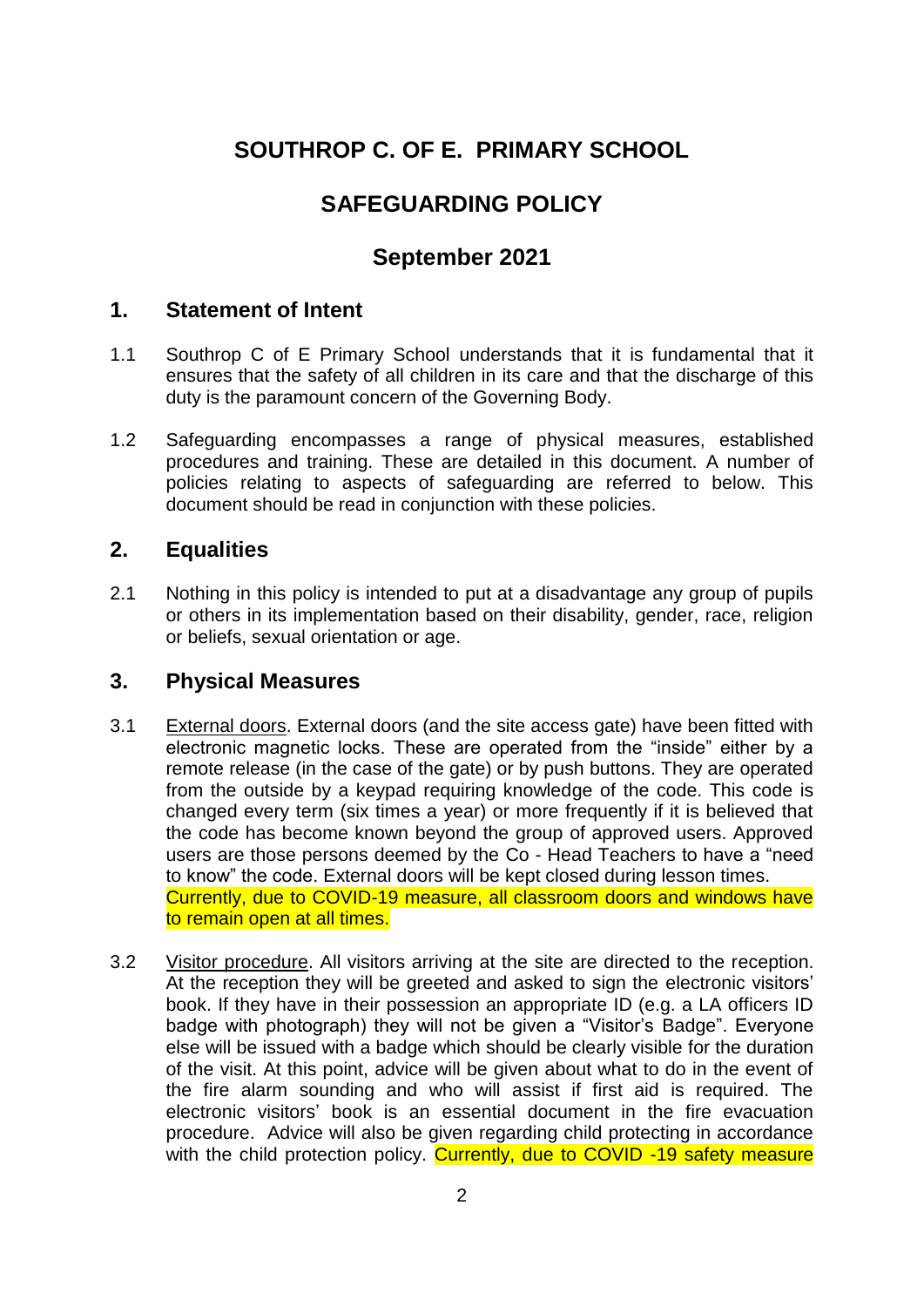visitors are discouraged from coming on site. Where necessary, the visitor will be accompanied to the staff bathroom to wash hands and then return to the office to follow these procedures. Visitors will be asked to scan the QR code for Track and Trace.

- 3.3 Health & Safety Culture. A high level of health & safety awareness is encouraged at the school. There is comprehensive training in first aid, every member of staff being trained in First Aid in Schools. In addition key members of staff are trained in Paediatric First Aid. Records are kept of minor bumps in an accident book and detailed reports are made via the LA online system in the event of more serious accidents (these being copied to the HSE based in RIDDOR requirements). All accidents to pupils are reported in writing to parents in order that they can be aware of subsequent symptoms. Staff are encouraged to report any hazards or near misses so that these can be investigated and rectified. First aid kits are provided in the main office and in the infant classroom. These are checked weekly and replenished as required. Emergency Medical Treatment Plans are produced for any pupil with a life threatening condition, agreed annually with parents and posted in locations throughout the school. Training is regularly given in the use of epipens.
- 3.4 Risk Assessment. Risk assessments will be undertaken for all activities noting how risks are mitigated to an acceptable level. Paper copies of these will be kept in the appropriate file in the school office and updated annually.
- 3.5 Fire Alarms & Evacuation Procedures. A fire detection and alarm system has been installed. This is monitored remotely in case of fire out of hours. The system is routinely checked weekly and any faults noted. Repairs are requested the same day. A full evacuation drill of the whole school is conducted at least three times a year. Records of checks and drills are kept in the school office. Fire Awareness training is given to all staff annually.
- 3.6 Water systems. A temperature check is made at every tap once a month and records kept in the office. Any tap found to discharge water at a dangerous temperature will be taken out of use immediately until the heating system has been rectified. Children are not allowed to use the sink in the main office. The LA arrange legionella checks of the water systems every three years.
- 3.7 Asbestos. The LA have undertaken asbestos surveys (type 2 and 3) and it is believed that there is none present on site. In any event, before any significant building work is undertaken, a location specific survey is undertaken as a double check. No asbestos has ever been found in one of these checks.

#### **4. Supervision of Pupils.**

4.1 Pupils are to be supervised at all times. During lessons this will be by the appropriate teacher (as timetabled). At break times pupils will be supervised in the playground by a teacher and a teaching assistant or at lunch time 2 midday supervisor, as set out on a staff rota available in the office. Before the start of the school day the playground will be supervised from when the gate is opened at 8.30am until morning bell at 8.40am by one of the co-head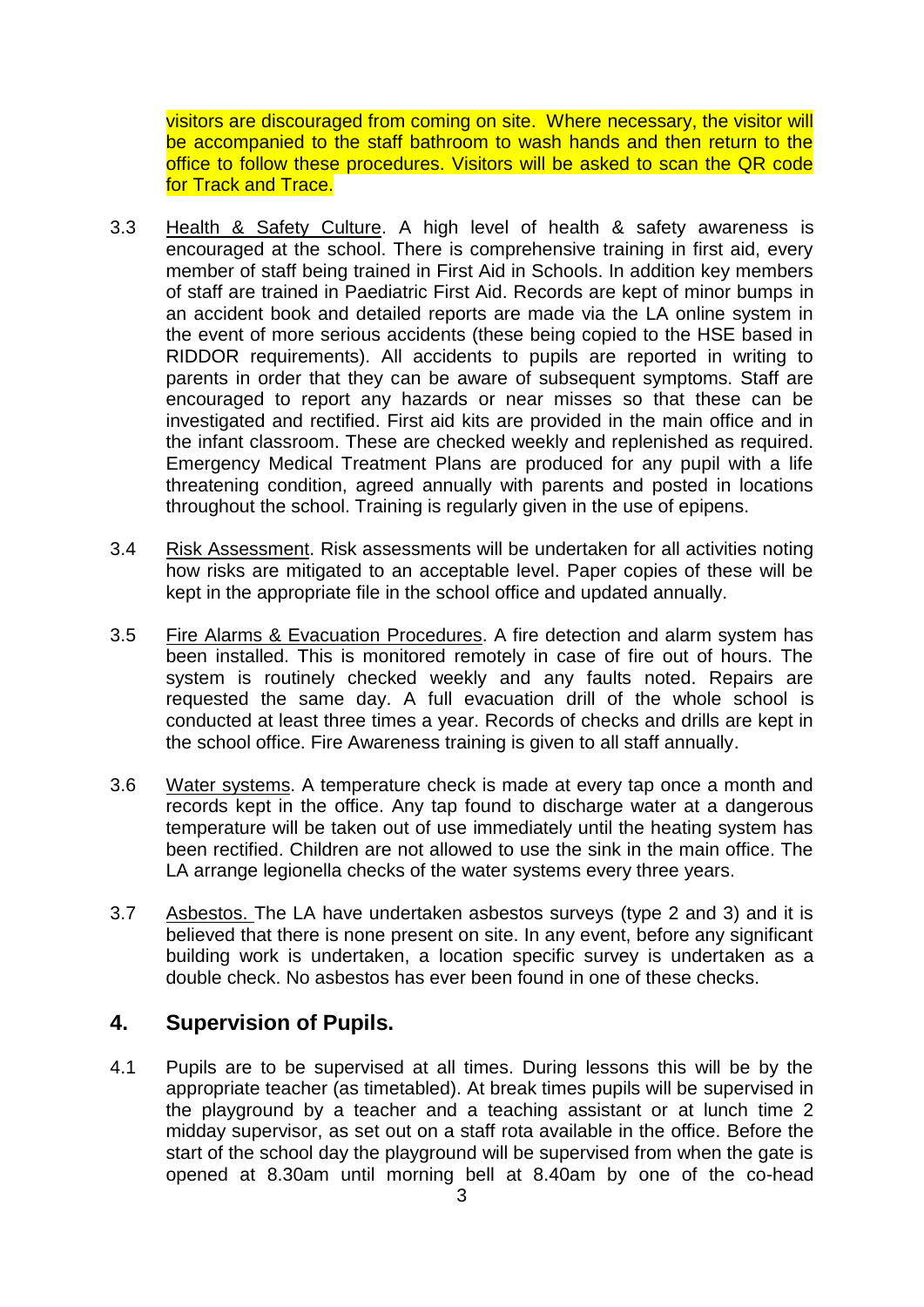teachers. Pupils will not be left unattended in the playground at any time. Pupils attending an after school club will be supervised by the club leader. These persons will have undertaken an enhanced level DBS check. A member of staff will always be available on site. A "red card" will be carried by supervising members of staff in the playground so that a child can summon adult help in an emergency. Pupils will be trained to know what to do in these circumstances. Events at the school will be arranged so that at no time will any children be left with a single member of staff on site. A second adult will always be present to assist in an emergency.

## **5. Single Central Register**

- 5.1 A Single Central Register (SCR) of people working with children at the school will be maintained. This will be an electronic record, password protected so that alterations can only be made by the Co- Head Teachers or School Administrator. A paper copy can be produced at any time for checking purposes but must be destroyed after use and not relied upon to provide the most up to date data.
- 5.2 The SCR will be maintained according to the requirements of law (specifically the Education Act), recommendations of the DfE, Ofsted and the LA and best practice. It will be updated whenever anyone who will have regular unsupervised access to pupils is engaged or leaves. A monthly check of the register will be made by the Co - Head Teacher.
- 5.3 A similar register of Approved Car Drivers will be maintained. This will note the expiry of MOT, Excise License and Insurance for each and every vehicle used by any registered driver. The register will be checked monthly and reminder sent to drivers whose documents fall out of date. Originals will be submitted for checking by the School Administrator by drivers before being added to the register and as they become renewed until such time as the driver leaves the register. All drivers will be subject to an enhanced level CRB check. Drivers with up to eight points on their licence will be authorised at the Head Teacher's discretion (according to the nature of the offence(s)). Drivers with over eight points will not be authorised.

# **6. Safer Recruitment Practice & Training**

6.1 In accordance with DfE guidance, a number of key individuals will undertake Safer Recruitment Training and ensure that this is updated at least every five years. This will include the Head Teacher and some Governors. Every recruitment panel will include at least one person with this training. The high profile of safeguarding at this school will be clear in every part of the recruitment process with a statement on safeguarding issued to every candidate. All advertisements for vacancies will make reference to our safeguarding processes. A statement will also be clearly posted in the main reception area.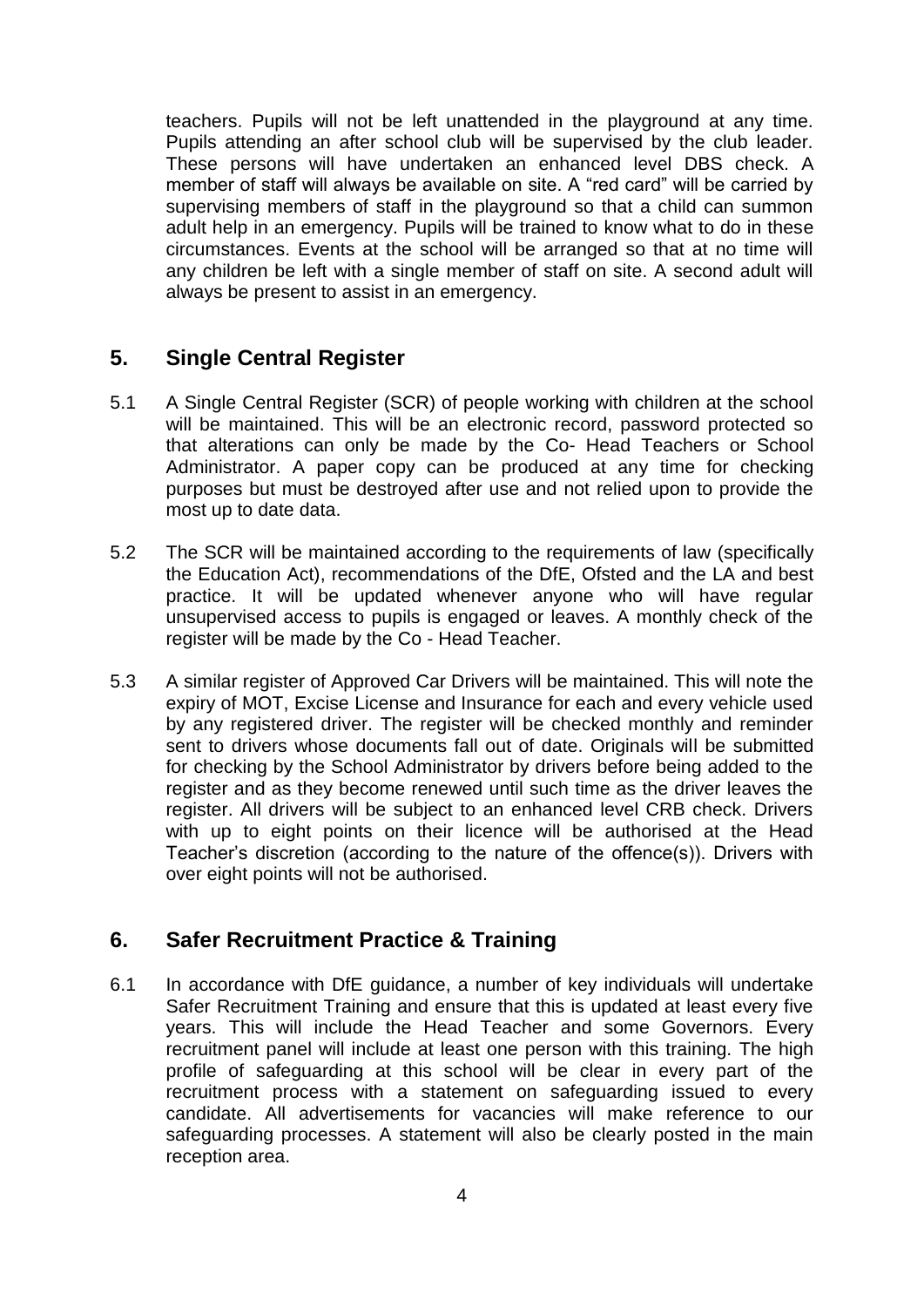# **7. E-Safety**

- 7.1 Principles. In accordance with best practice the school will ensure that esafety awareness will ensure that pupils and staff are able to use new technologies safely and that appropriate mechanisms are in place to intervene to protect this with a suitable process to report and deal with inappropriate content being found or deliberately being sought.
- 7.2 Policy. An E-safety policy has been adopted by the Governing Body and will be applied by the Co - Head Teacher. This encompasses the teaching of esafety as appropriate in the curriculum to pupils of all ages and the establishment and maintenance of hardware, software and licences to provide resources which are capable of supporting a rich curriculum whilst ensuring that access to inappropriate materials is prevented as far as is possible.

# **8. Offsite Visits**

- 8.1 Roles. Offsite visits will be conducted in accordance with the LA recommendations. The Co - Head Teachers will undertake the role of Offsite Visits Co-ordinator (OVC). Any person appointed to undertake the role of Visit Leader will only do so if the OVC is happy that they are competent to take that role.
- 8.2 Risk Assessment. Every proposed visit will be required to have completed appropriate risk assessments. These will cover the activity as well as the transport to and from the activity. A copy of these documents will be kept in the possession of the Visit Leader for the duration of the visit. The original will be kept by the OVC. The OVC and Visit Leader must satisfy themselves that external bodies organising activities have undertaken risk assessments. The school does not need to have a copy of these. Any issues arising on visits should be reported to the OVC so that future assessments can be made robust.

#### **9. Intimate Care**

9.1 A policy on the provision of intimate care has been adopted by the Governing Body. This sets out the means by which the safety and dignity of pupils requiring such care is ensured.

## **10. Drug Education and Management of Drug-Related Incidents**

10.1 A policy on the drug education and the management of drug-related incidents has been adopted by the Governing Body. This sets out the means by which the safety of pupils and staff is ensured.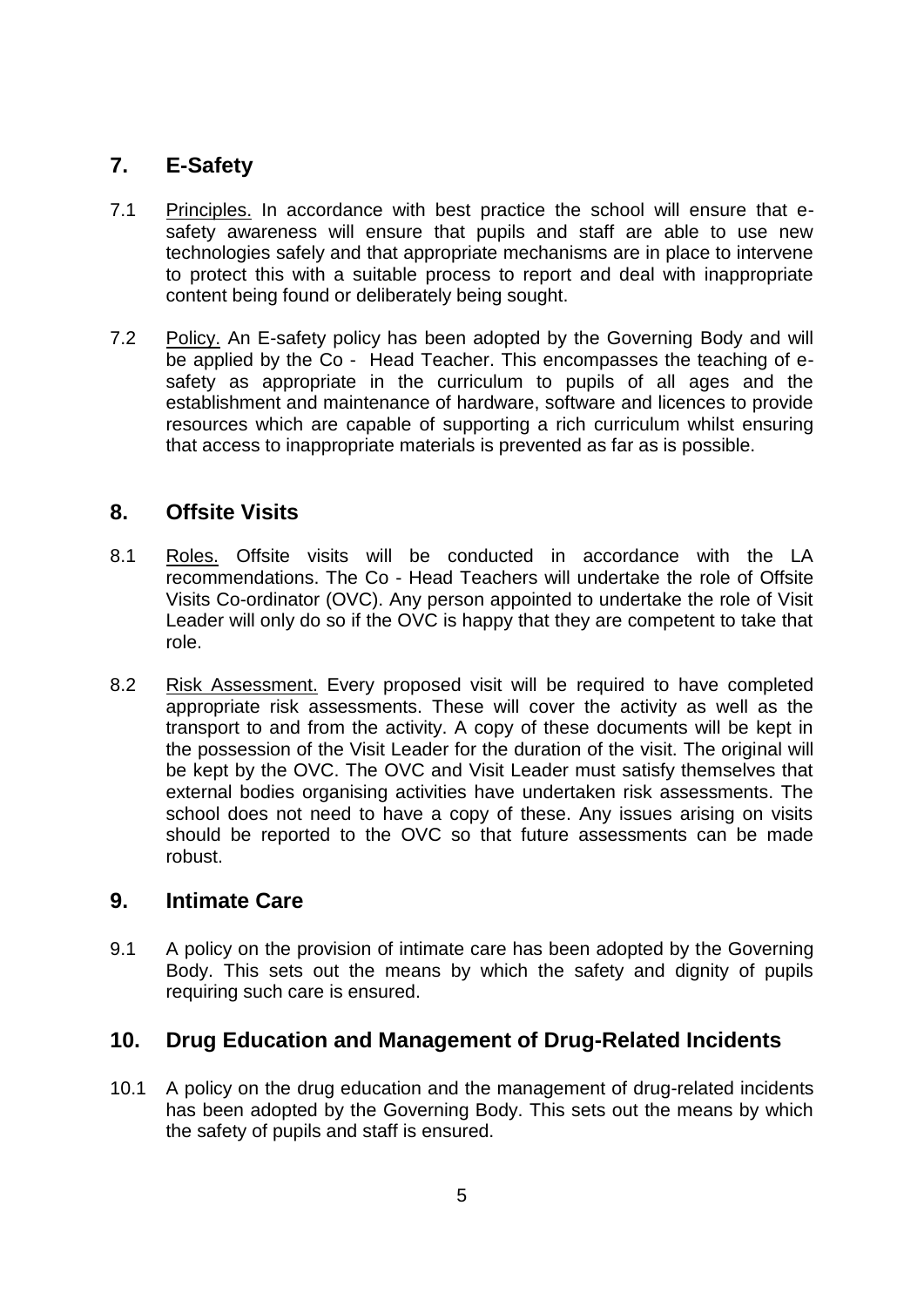# **11. Child Protection**

- 11.1 Policy. The school has a Child Protection Policy which is reviewed annually. The policy will reflect the recommendations of the Gloucestershire Safeguarding Children Board (GSCB).
- 11.2 DSL. The Governors have appointed the Co- Head Teacher as the Designated Safeguarding Lead and the Deputy Designated Safeguarding Lead. The DSL will undergo training which will be updated every two years. All members of staff will be informed who the DSL is. In addition the Vice -Chair of Governors will also be responsible for Child Protection and will act as a point of reference for staff in the event of being unable to contact the DSL or if they are concerned about the conduct or a decision of the DSL.
- 11.3 Training. All members of staff will undergo Child Protection Training via the GSCB. This training will be updated every three years. In addition the DSL will conduct an annual refresher training session to cover the basic principles and the mechanism by which concerns can be escalated and recorded. The mechanism for reporting to the Chair of Governors in the event of a concern about the conduct of the DSL will also be covered.
- 11.4 Incidents of concern. The DSL will maintain a record of any incidents of concern raised by anyone working with children in the school or from any reliable source beyond the school. This record will be kept on My Concern.
- 11.5 GSCB Updates. The school will subscribe to electronic updates from GSCB. These will inform actions, practice or future policy.

# **12. Annual Audit of Practice**

12.1 An audit of practice and procedures is arranged by the LA every year. The school will complete this audit and report any findings to the Governors.

# **13 Equalities**

13.1 This policy has been written to take into account the needs of all regardless of age, disability, race, religion, belief and gender. In respect of adults this list also includes gender reassignment, marriage & civil partnership, pregnancy, maternity or paternity and sexual orientation.

## **14.0 Values**

14.1 Our twelve school values underpin the life of the whole school community. Those particularly pertinent to safeguarding are:

Courage: Doing the "right thing" which means putting aside fears of how carers might react when a referral to social care is made, focussing on what is right for the child as your principle concern.